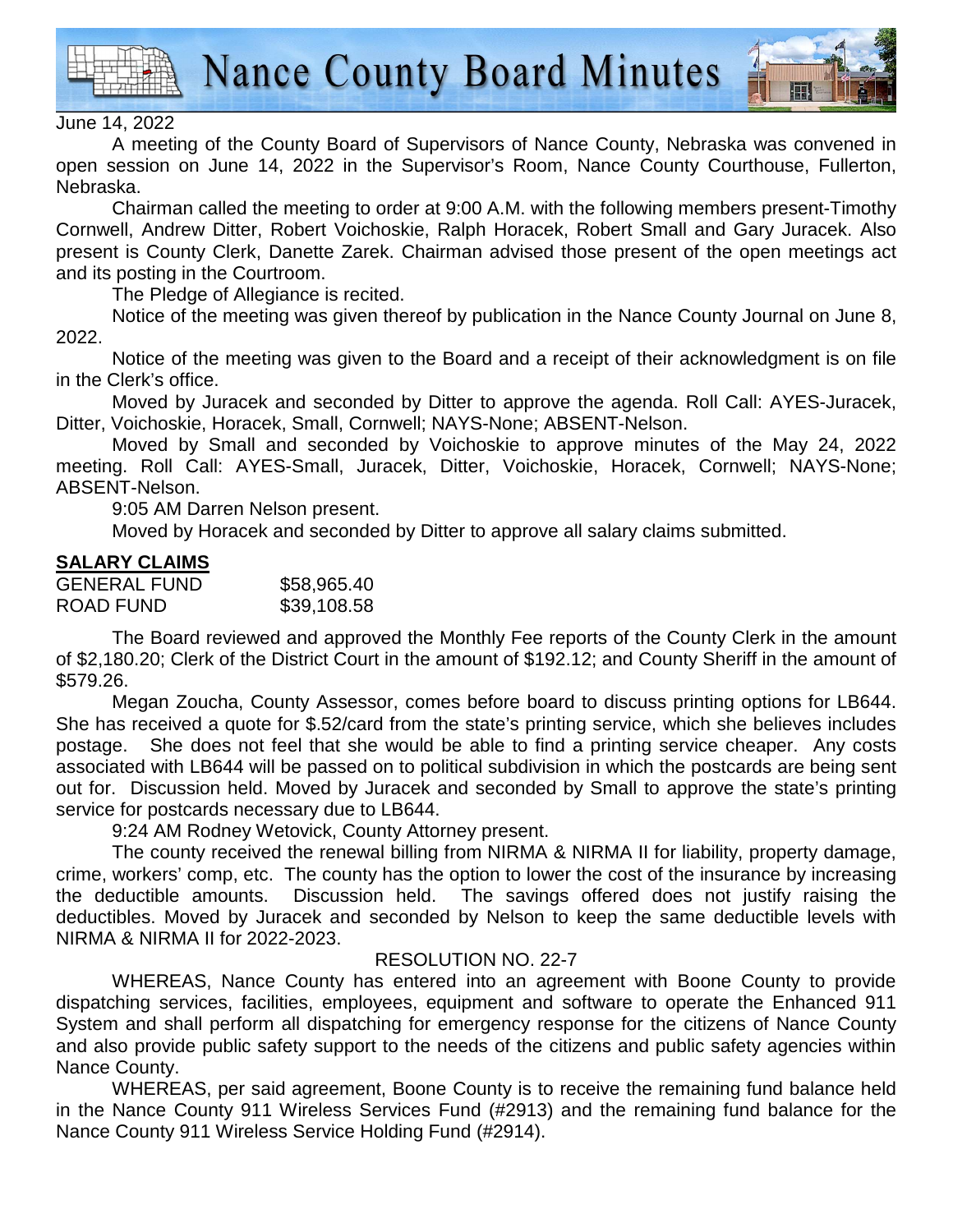**Nance County Board Minutes** 

WHEREAS, per said agreement, the remaining balances for both funds have been previously paid over to Boone County by Nance County, and the funds currently have no balance.

NOW, THEREFORE, BE IT RESOLVED BY THE NANCE COUNTY BOARD OF SUPERVISORS, that the Nance County 911 Wireless Services Fund (#2913) and the Nance County 911 Wireless Service Holding Fund (#2914) be closed as of June 30, 2022.

BE IT FURTHER RESOLVED, that Nance County is directed to automatically transfer any future collections for the Nance County 911 Wireless Services Fund (#2913) and the Nance County 911 Wireless Service Holding Fund (#2914) to Boone County.

Moved by Ditter and seconded by Voichoskie to approve said resolution. Roll Call: AYES-Ditter, Voichoskie, Horacek, Small, Nelson, Juracek, Cornwell; NAYS-None; ABSENT-None; ABSTAIN-None. Motion carried.

A short discussion held on the Boone/Nance Dispatch Agreement. Wetovick has drawn up an agreement for the next three years. It appears that Boone County will be willing to repay Nance County for the amount paid by Nance County after the original contract was signed for costs that Boone County should have paid (\$18,000.00). SuAnn Engel, HR/Budget, states that prior to consolidating dispatching with Boone County, Nance County used the payments deposited into the 2913 fund to pay for dispatch wages. Since the consolidation, Boone County has been receiving all of Nance County 2913 funds. Engel would like to see Boone County use some of those Nance County 2913 funds to pay for dispatch wages and deduct that amount from the contract price. This will be brought up to Boone County. Further discussion to be held today with Sheriff, Ben Bakewell.

Board discusses the Motion from the April 26<sup>th</sup> meeting whereby the board approved a request for grant assistance for Melissa Schock, a local dentist. The board approved a match of \$5,500.00/year for 3 years. Since the motion was made, the State, due to federal funding, has approved the full amount of the award and therefore no local funding is necessary. Moved by Juracek and seconded by Nelson to rescind the motion made in the April 26, 2022 meeting to match \$5,500.00/year for 3 years for Melissa Schock.

 Scott Russell, road foreman, gives updates on the road department. Department is finishing up on S270th Ave., digging ditches and putting in culverts. Once done there, they will move over by Scotty Andreasen's. Could be there the rest of the year. They have culverts ordered, but may not receive for 6-7 weeks – Juracek suggests keeping the gas tanks full, as he heard could be a shortage of fuel products later this year.

 Engel, Budget preparer, handed out information on the budget as requested by the officials and department heads. Most budgets increased less than 10%. Some budgets decreased and some did not change at all. Very few increased more than 10%. As is, the levy would be .275, using a \$275,000.00 transfer from the inheritance tax fund. That is a levy increase of 0.022 from last year. At this time, we have close to \$2 million in the inheritance tax fund. Cornwell informed the board that Jenna Clark, Emergency Manager, and Dan Cornwell, Zoning Administrator, have submitted grant applications for the county's local match on the flood disaster (approximately \$400,000.00). Also, if the county is able to fix the mile-mile & half of road north of Butch Ahlers' residence, the county could get away with replacing the bridge to the southeast of his place. Although the State would match a good portion of the cost of that bridge, it would still cost the county a huge amount of money. Engel went over a few concerns and suggestions for the budget. After the end of the budget year (June 30, 2022), she will have actual 2021-2122 budget numbers, and will show a better picture of what we are looking at for next year. On July 12, 2022, the board will meet with the officials and office heads to discuss the individual budgets. She asked the board to take home the information and look it over prior to meeting with the officials and office heads. Horacek brought to the board's attention that per statutes, townships and counties are allowed to include money in their budgets for upkeep on cemeteries. There are a lot of cemeteries that need a lot of attention.